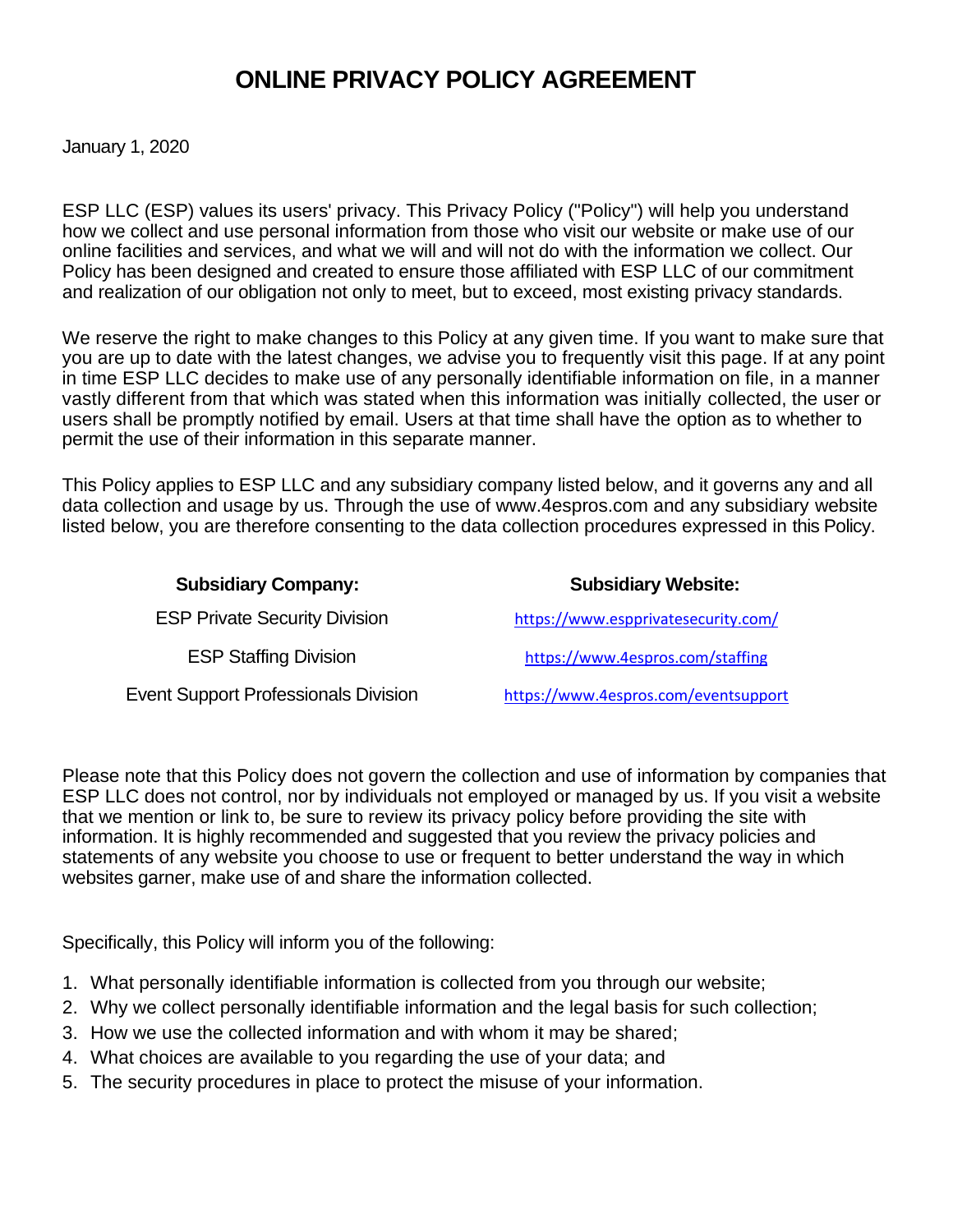## **Information We Collect**

It is always up to you whether to disclose personally identifiable information to us, although if you elect not to do so, we reserve the right not to register you as a user or provide you with any products or services. This website collects various types of information, such as:

• Information automatically collected when visiting our website, which may include cookies, third party tracking technologies and server logs.

In addition, ESP LLC may have the occasion to collect non-personal anonymous demographic information, such as age, gender, household income, political affiliation, race and religion, as well as the type of browser you are using, IP address, or type of operating system, which will assist us in providing and maintaining superior quality service.

ESP LLC may also deem it necessary, from time to time, to follow websites that our users may frequent to gleam what types of services and products may be the most popular to customers or the general public.

Please rest assured that this site will only collect personal information that you knowingly and willingly provide to us by way of surveys, completed membership forms, and emails. It is the intent of this site to use personal information only for the purpose for which it was requested, and any additional uses specifically provided for on this Policy.

#### **Why We Collect Information and For How Long**

We are collecting your data for several reasons:

- To better understand your needs and provide you with the services you have requested;
- To fulfill our legitimate interest in improving our services and products;
- To send you promotional emails containing information we think you may like when we have your consent to do so;
- To contact you to fill out surveys or participate in other types of market research, when we have your consent to do so;
- To customize our website according to your online behavior and personal preferences.

The data we collect from you will be stored for no longer than necessary. The length of time we retain said information will be determined based upon the following criteria: the length of time your personal information remains relevant; the length of time it is reasonable to keep records to demonstrate that we have fulfilled our duties and obligations; any limitation periods within which claims might be made; any retention periods prescribed by law or recommended by regulators, professional bodies or associations; the type of contract we have with you, the existence of your consent, and our legitimate interest in keeping such information as stated in this Policy.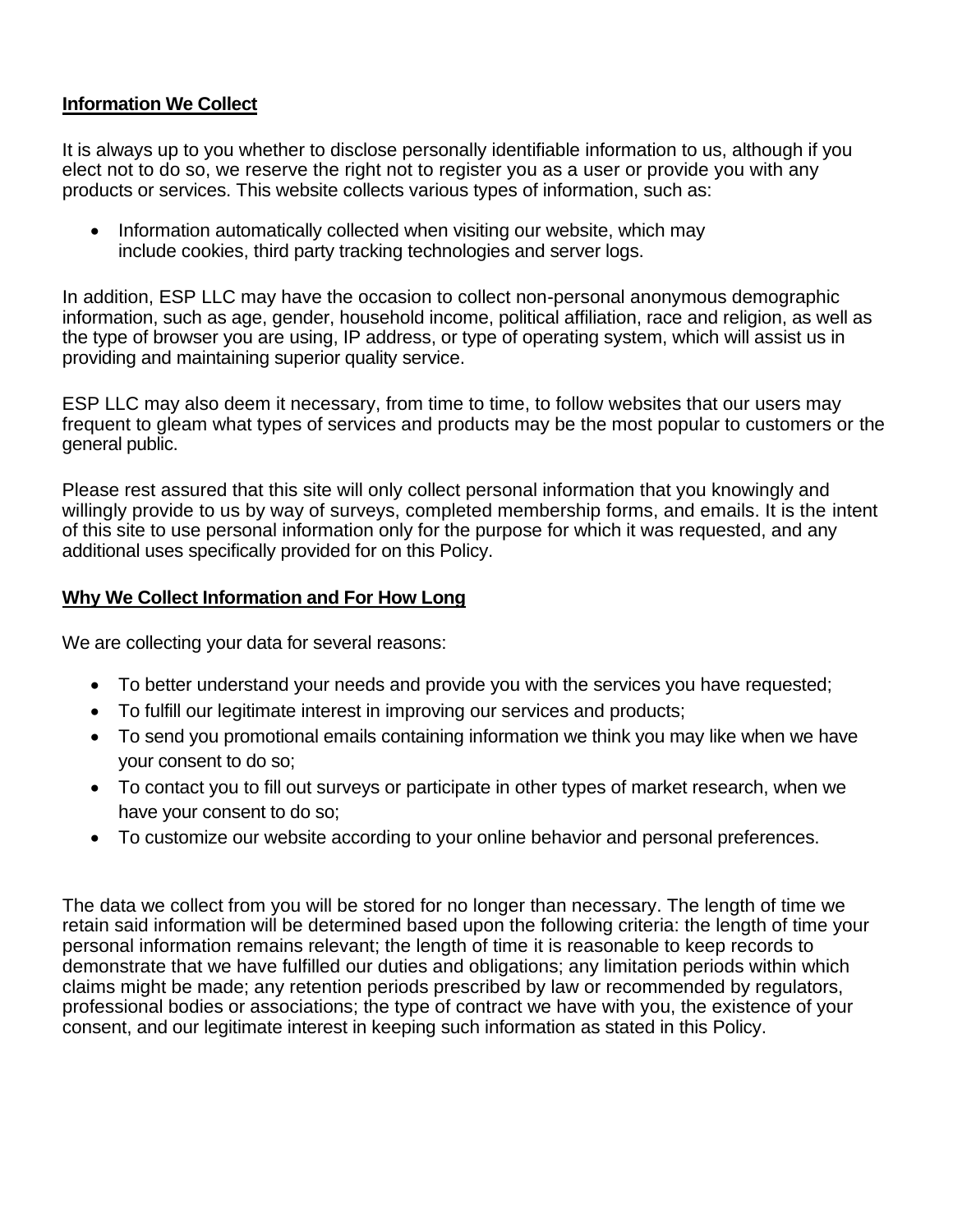# **Use of Information Collected**

ESP LLC does not now, nor will it in the future, sell, rent or lease any of its customer lists and/or names to any third parties.

ESP LLC may collect and may make use of personal information to assist in the operation of our website and to ensure delivery of the services you need and request. At times, we may find it necessary to use personally identifiable information as a means to keep you informed of other possible products and/or services that may be available to you from www.4espros.com and its subsidiaries.

ESP LLC and its subsidiaries may also be in contact with you with regards to completing surveys and/or research questionnaires related to your opinion of current or potential future services that may be offered.

ESP LLC uses various third-party social media features including but not limited to https://www.linkedin.com/company/espaustin, https://facebook.com/eventsupportprofessionals, https://twitter.com/ESPprofessional, https://www.instagram.com/esppros and other interactive programs. These may collect your IP address and require cookies to work properly. These services are governed by the privacy policies of the providers and are not within ESP LLC's control.

## **Disclosure of Information**

ESP LLC may not use or disclose the information provided by you except under the following circumstances:

- As necessary to provide services or products you have ordered;
- In other ways described in this policy or to which you have otherwise consented;
- In the aggregate with other information in such a way so that your identity cannot reasonably be determined;
- As required by law, or in response to a subpoena or search warrant;
- To outside auditors who have agreed to keep the information confidential;
- As necessary to enforce the terms of service;
- As necessary to maintain, safeguard and preserve all the rights and property of ESP LLC.

#### **Non-Marketing Purposes**

ESP LLC greatly respects your privacy. We do maintain and reserve the right to contact you, if needed for non-marketing purposes (such as bug alerts, security breaches, account issues, and/or changes in ESP LLC products and services). In certain circumstances, we may use our website, newspapers, or other public means to post a notice.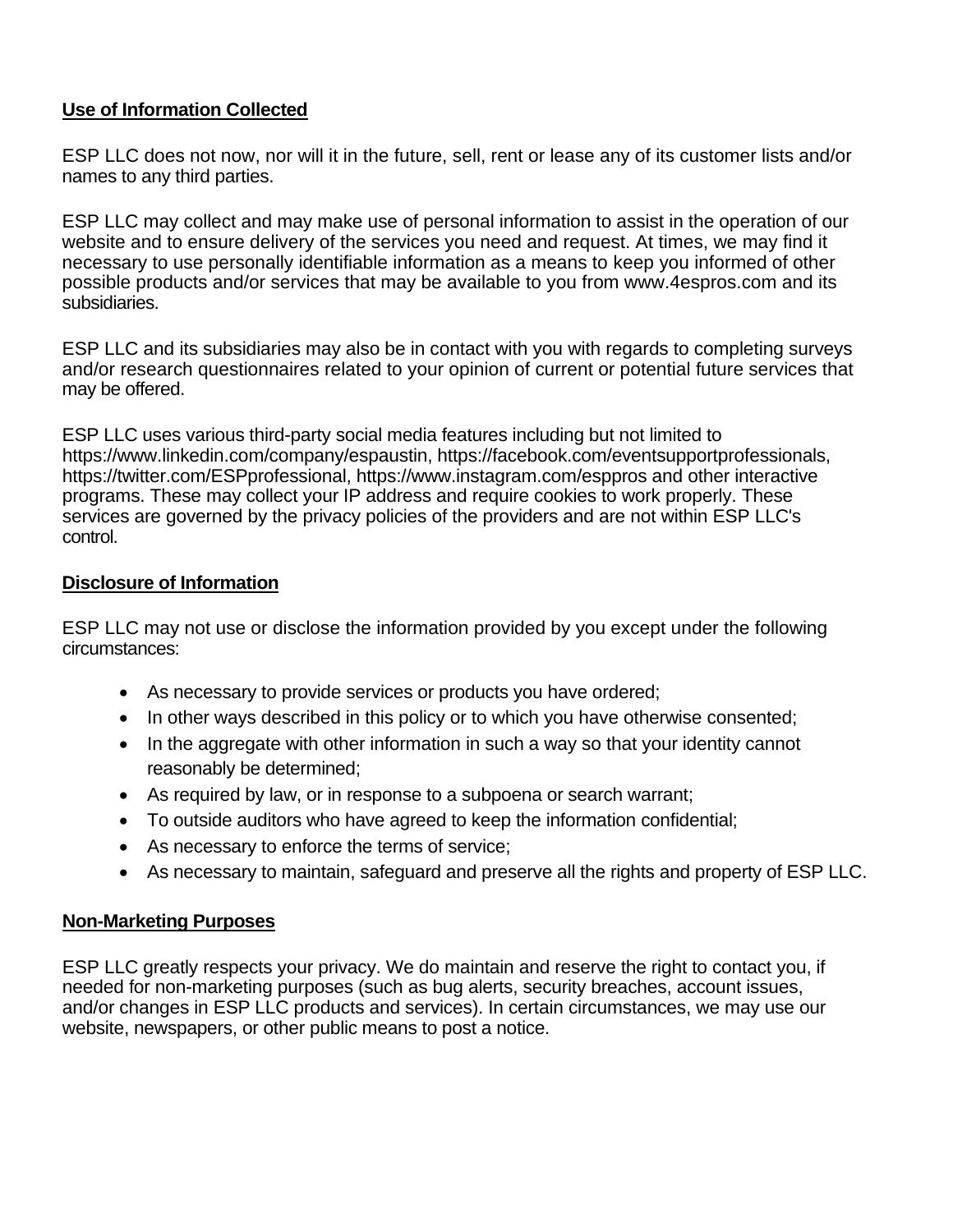#### **Children under the age of 18**

ESP LLC's website is not directed to, and does not knowingly collect personal identifiable information from, children under the age of eighteen (18) If it is determined that such information has been inadvertently collected on anyone under the age of eighteen (18) we shall immediately take the necessary steps to ensure that such information is deleted from our system's database, or in the alternative, that verifiable parental consent is obtained for the use and storage of such information. Anyone under the age of eighteen (18) must seek and obtain parent or guardian permission to use this website.

#### **Unsubscribe or Opt-Out**

All users and visitors to our website have the option to discontinue receiving communications from us by way of email or newsletters. To discontinue or unsubscribe from our website please send an email that you wish to unsubscribe to CustomerSupport@4espros.com. If you wish to unsubscribe or opt-out from any third-party websites, you must go to that specific website to unsubscribe or optout. ESP LLC will continue to adhere to this Policy with respect to any personal information previously collected.

#### **Links to Other Websites**

Our website does contain links to affiliate and other websites. ESP LLC does not claim nor accept responsibility for any privacy policies, practices and/or procedures of other such websites. Therefore, we encourage all users and visitors to be aware when they leave our website and to read the privacy statements of every website that collects personally identifiable information. This Privacy Policy Agreement applies only and solely to the information collected by our website.

#### **Notice to European Union Users**

ESP LLC's operations are located primarily in the United States. If you provide information to us, the information will be transferred out of the European Union (EU) and sent to the United States. (The adequacy decision on the EU-US Privacy became operational on August 1, 2016. This framework protects the fundamental rights of anyone in the EU whose personal data is transferred to the United States for commercial purposes. It allows the free transfer of data to companies that are certified in the US under the Privacy Shield.) By providing personal information to us, you are consenting to its storage and use as described in this Policy.

#### **Your Rights as a Data Subject**

Under the regulations of the General Data Protection Regulation ("GDPR") of the EU you have certain rights as a Data Subject. These rights are as follows:

• **The right to be informed:** this means we must inform you of how we intend to use your personal data and we do this through the terms of this Policy.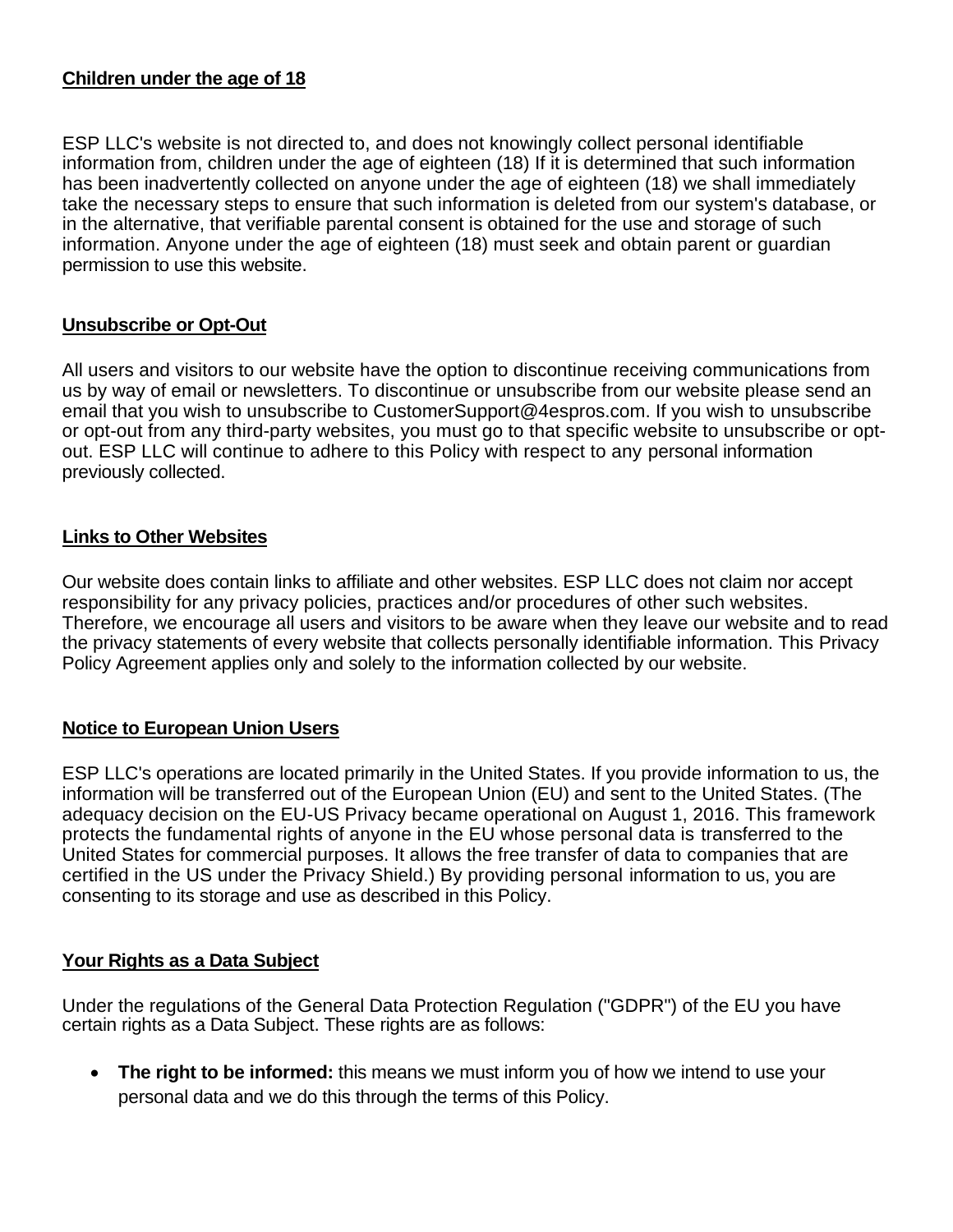- **The right of access:** this means you have the right to request access to the data we hold about you and we must respond to those requests within one month. You can do this by sending an email to customersupport@4espros.com.
- **The right to rectification:** this means that if you believe some of the date, we hold is
- incorrect, you have the right to have it corrected. You can do this by logging into your account with us, or by sending us an email with your request.
- **The right to erasure:** this means you can request that the information we hold be deleted, and we will comply unless we have a compelling reason not to, in which case you will be informed of same. You can do this by sending an email to customersupport@4espros.com.
- **The right to restrict processing:** this means you can change your communication preferences or opt-out of certain communications. You can do this by sending an email to CustomerSupport@4espros.com.
- **The right of data portability:** this means you can obtain and use the data we hold for your own purposes without explanation. If you wish to request a copy of your information, contact us at customersupport@4espros.com.
- **The right to object:** this means you can file a formal objection with us regarding our use of your information with regard to third parties, or its processing where our legal basis is our legitimate interest in it. To do this, please send an email to customersupport@4espros.com.

In addition to the rights above, please rest assured that we will always aim to encrypt and anonymize your personal information whenever possible. We also have protocols in place in the unlikely event that we suffer a data breach and we will contact you if your personal information is ever at risk. For more details regarding our security protections see the section below or visit our website at www.4espros.com.

# **Security**

ESP LLC takes precautions to protect your information. When you submit sensitive information via the website, your information is protected both online and offline. Wherever we collect sensitive information (e.g. credit card information), that information is encrypted and transmitted to us in a secure way. You can verify this by looking for a lock icon in the address bar and looking for "https" at the beginning of the address of the webpage.

While we use encryption to protect sensitive information transmitted online, we also protect your information offline. Only employees who need the information to perform a specific job (for example, billing or customer service) are granted access to personally identifiable information. The computers and servers in which we store personally identifiable information are kept in a secure environment. This is all done to prevent any loss, misuse, unauthorized access, disclosure or modification of the user's personal information under our control.

The company also uses Secure Socket Layer (SSL) for authentication and private communications to build users' trust and confidence in the internet and website use by providing simple and secure access and communication of credit card and personal information.